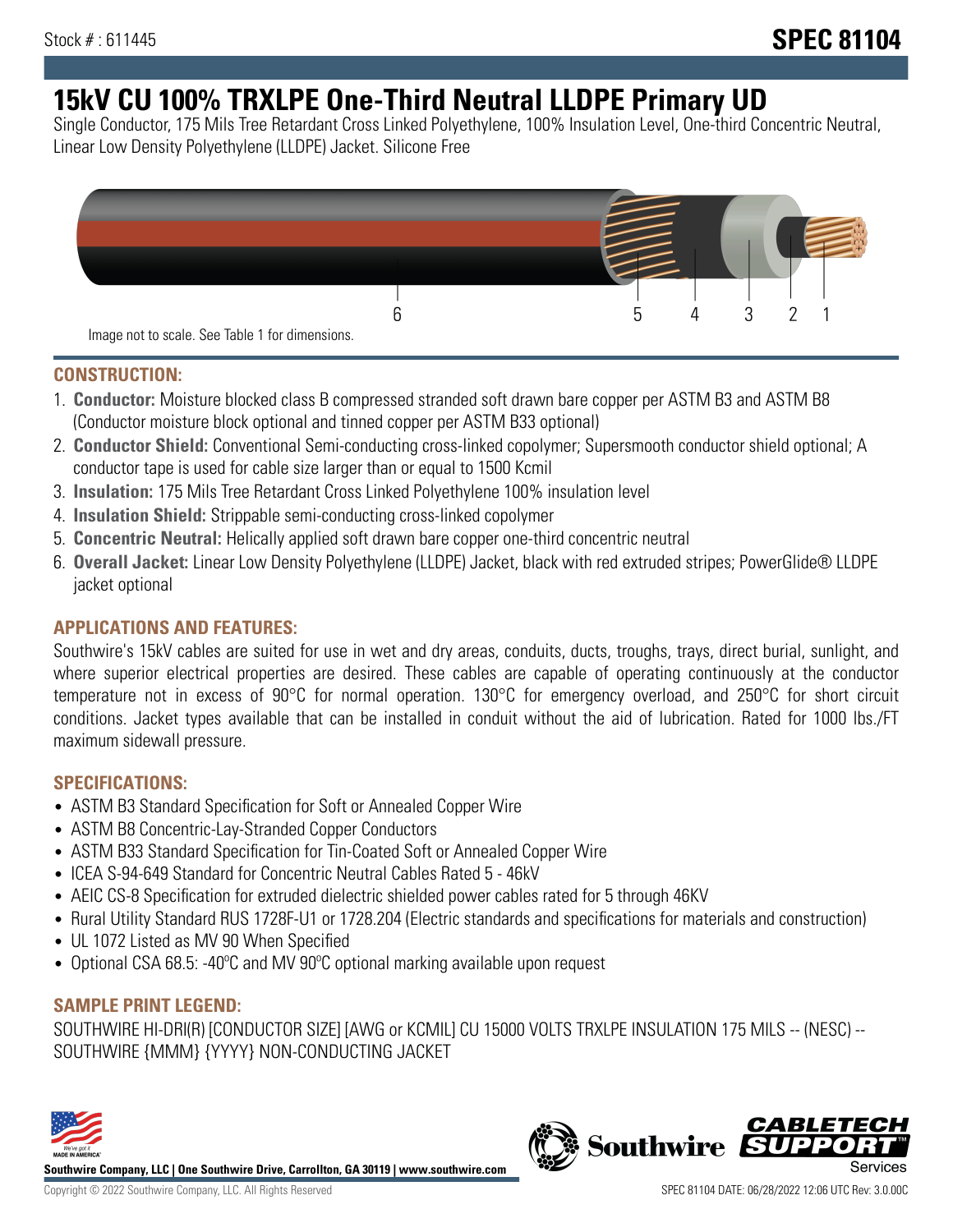## **Stock # : 611445** Stock **# : 611445**

#### **Table 1 – Weights and Measurements**

| Stock<br>Number | Cond.<br><b>Size</b> | <b>Diameter</b><br>Over<br>Conductor | <b>Diameter</b><br>Over<br>Insulation | Insul.<br><b>Thickness</b> | <b>Diameter</b><br>Over<br>Insulation<br><b>Shield</b> | Concentric<br><b>Neutral</b> | Neutral DC<br>Resistance<br>$25^{\circ}$ C | Jacket<br><b>Thickness</b> | Approx.<br><b>OD</b> | Approx.<br><b>Weight</b> | Min<br><b>Bending</b><br>Radius | Max Pull<br>Tension* |
|-----------------|----------------------|--------------------------------------|---------------------------------------|----------------------------|--------------------------------------------------------|------------------------------|--------------------------------------------|----------------------------|----------------------|--------------------------|---------------------------------|----------------------|
|                 | AWG/<br>Kcmil        | inch                                 | inch                                  | mil                        | inch                                                   | No. x AWG                    | $\Omega$ /1000ft                           | mil                        | inch                 | Ib<br><b>Y1000ft</b>     | inch                            | $\mathsf{lb}$        |
| 611445#         | 500<br>(37)          | 0.789                                | 1.179                                 | 175                        | .289                                                   | 26x12                        | 0.061                                      | 50                         | .55 <sup>1</sup>     | 2625                     | 12.4                            | 4000                 |

All dimensions are nominal and subject to normal manufacturing tolerances

◊ Cable marked with this symbol is a standard stock item

\* Pulling tension based on pulling eye directly connected to conductor

^ HiDri Plus - Water Blocking Powder. Black Jacket

# All black jacket

§ HiDri Plus - Water Blocking Powder. Black Jacket. CSA Listed

### **Table 2 – Electrical and Engineering Data**

| Cond.<br>Size | DC<br>Resistance<br>@25°C | АC<br>Resistance<br>$@90^{\circ}C$ | Capacitive<br>Reactance @<br>60Hz | Inductive<br>Reactance<br>@ 60Hz | Charging<br>Current | Dielectric<br>Loss | Zero<br>Sequence<br>Impedance*' | Positive<br>Sequence<br>Impedance <sup>*</sup> | Short<br>Circuit<br>Current $@$<br>30 Cycle | Allowable<br>Ampacity in<br>Duct 90°C1 | Allowable<br>Ampacity<br><b>Directly</b><br>Buried 90°C‡ |
|---------------|---------------------------|------------------------------------|-----------------------------------|----------------------------------|---------------------|--------------------|---------------------------------|------------------------------------------------|---------------------------------------------|----------------------------------------|----------------------------------------------------------|
| AWG/<br>Kcmil | $\Omega/1000$ ft          | $\Omega/1000$ ft                   | $M\Omega^*1000$ ft                | $\Omega/1000$ ft                 |                     | A/1000ft W/1000ft  | $O/1000$ ft                     | $\Omega$ /1000ft                               | Amp                                         | Amp                                    | Amp                                                      |
| 500<br>(37)   | 0.0216                    | 0.028                              | 0.024                             | 0.036                            | 0.364               | 0.945              |                                 | $0.091 + 0.029$ 0.034+ $0.034$                 | 15714.9                                     | 455                                    | 555                                                      |

\* Calculations are based on three cables triplexed / concentric shield / Conductor temperature of 90°C / Shield temperature of 45°C / Earth resistivity of 100 ohmsmeter

† Ampacities are based on Figure 7 of ICEA P-117-734 (Single circuit trefoil, 100% load factor, 90°C conductor temperature, earth RHO 90, 36" burial depth) ‡ Ampacities are based on Figure 1 of ICEA P-117-734 (Single circuit trefoil, 100% load factor, 90°C conductor temperature, earth RHO 90, 36" burial depth)

### **Table 3 – Weights and Measurements (Metric)**

| Stock<br>Number | Cond.<br><b>Size</b> | <b>Diameter</b><br>Over<br>Conductor | Diameter<br>Over<br>Insulation | Insul.<br><b>Thickness</b> | <b>Diameter</b><br>Over<br>Insulation<br><b>Shield</b> | Concentric<br><b>Neutral</b> | Neutral DC<br>Resistance<br>$25^{\circ}$ C | Jacket<br><b>Thickness</b> | Approx.<br>0D | Approx.<br>Weight | Min<br>Bending | Max Pull<br>Tension* |
|-----------------|----------------------|--------------------------------------|--------------------------------|----------------------------|--------------------------------------------------------|------------------------------|--------------------------------------------|----------------------------|---------------|-------------------|----------------|----------------------|
|                 | AWG/<br>Kcmil        | mm                                   | mm                             | mm                         | mm                                                     | No. x AWG                    | $\Omega$ /km                               | mm                         | mm            | ka/km             | mm             | newton               |
| 611445#         | 500<br>(37)          | 20.04                                | 29.95                          | 4.44                       | 32.74                                                  | 26x12                        | 0.20                                       | 1.27                       | 39.40         | 3906              | 314.96         | 17800                |

All dimensions are nominal and subject to normal manufacturing tolerances

◊ Cable marked with this symbol is a standard stock item

\* Pulling tension based on pulling eye directly connected to conductor

^ HiDri Plus - Water Blocking Powder. Black Jacket

# All black jacket

§ HiDri Plus - Water Blocking Powder. Black Jacket. CSA Listed

### **Table 4 – Electrical and Engineering Data (Metric)**

| Cond<br>Size  | DC<br>Resistance<br>@25°C | АC<br>Resistance<br>$Q90^\circ C$ | Capacitive<br>Reactance<br>@ 60Hz | Inductive<br>Reactance<br>@ 60Hz | Charging<br>Current, | <b>Dielectric</b><br>$L$ <sub>OSS</sub> | Zero<br>Sequence<br>Impedance* | Positive<br>Sequence<br>Impedance* | Short<br>Circuit<br>Current @<br>30 Cycle | Allowable<br>Ampacity in<br>Duct 90°C1 | Allowable<br>Ampacity<br><b>Directly</b><br>Buried 90°C‡ |
|---------------|---------------------------|-----------------------------------|-----------------------------------|----------------------------------|----------------------|-----------------------------------------|--------------------------------|------------------------------------|-------------------------------------------|----------------------------------------|----------------------------------------------------------|
| AWG/<br>Kcmil | $\Omega$ /km              | $\Omega$ /km                      | $M\Omega^*$ km                    | $\Omega$ /km                     | A/km                 | W/km                                    | $\Omega$ /1000ft               | $\Omega/1000$ ft                   | Amp                                       | Amp                                    | Amp                                                      |
| $500$<br>(37) | 0.0709                    | 0.09                              | 0.0073                            | 0.1181                           | .194                 | 3.1004                                  | $0.091 + 0.029$                | $ 0.034 + i0.034 $                 | 15714.9                                   | 455                                    | 555                                                      |